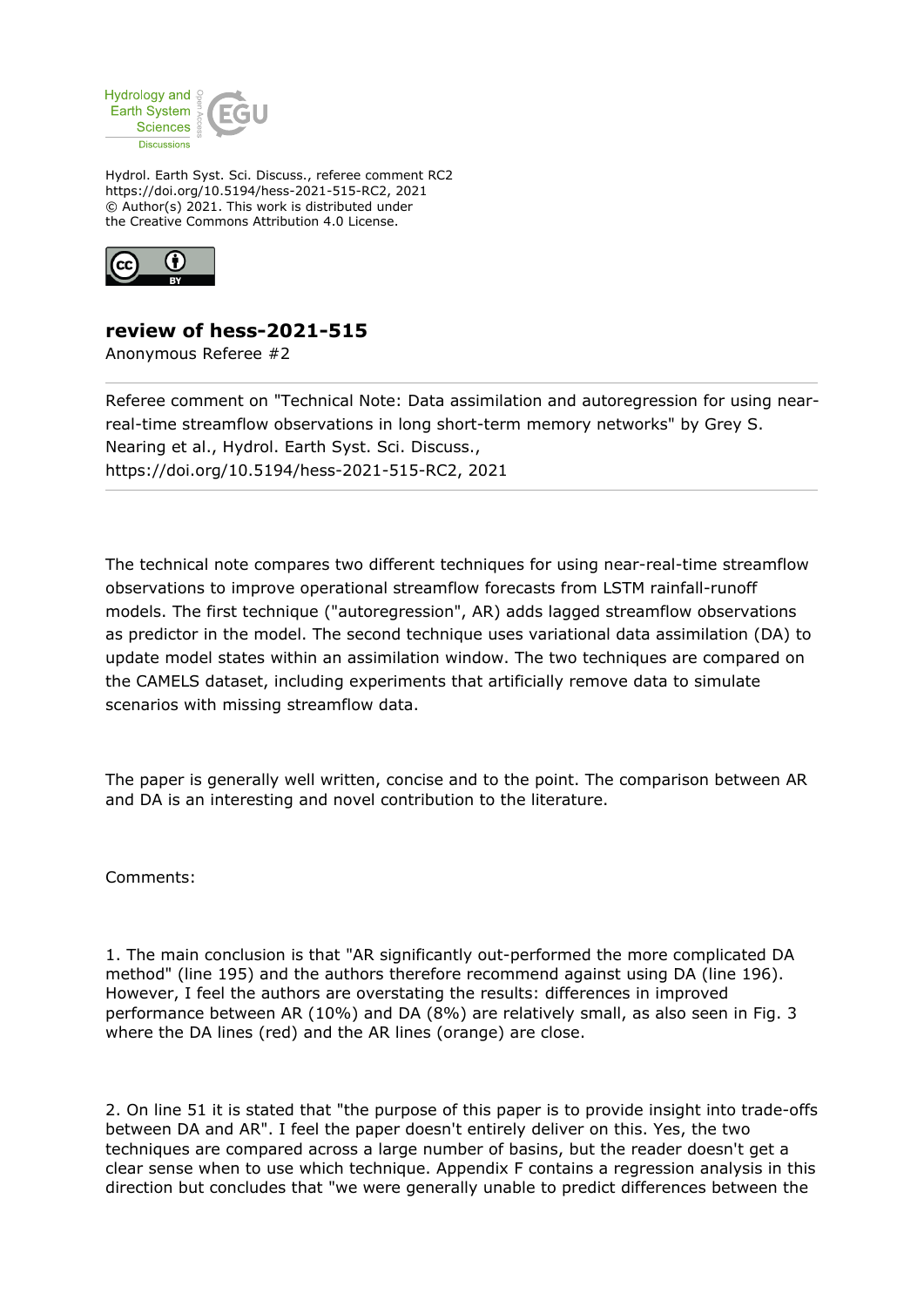NSE scores of DA and AR". Closer inspection by a human however may lead to some insights. E.g. it could be interesting to look in more detail at extreme cases: ones where AR significantly beats DA, and vice versa. For example figure 2 shows dots in the south that are green (good) for AR and purple (bad) for DA, and vice versa.

3. Related to the previous comments, I think the paper in general would benefit from a more balanced and nuanced discussion of the usefulness of both techniques, i.e. the tradeoffs. For example, on line 52 the authors claim that "AR is easier to implement than DA". One could also argue that DA is "easier", or at least more modular, since it does not require changes to the model. Similarly, on line 191 the authors state that "we have no reason to suspect that other DA methods might perform better than variational DA". Without additional explanation or insights, this statement is not supported by the results in the paper. Given the wide range of DA approaches and implementations, it is not clear why this statement would hold. See also comment 5.

4. Metrics, section 2.3: please specify what kind of forecasts you are evaluating, are these nowcasts?

5. Methodology: results of DA typically strongly depend on how error parameters are set. Details on this aspect are provided in the appendices. We have error covariances B and R in eq.B5, which translate to alpha parameters in eq. C1. These alpha parameters are tuned during an independent validation period, with values reported in Table E1. We see that the tuned value of alpha c (how much we trust/weight the trained model) is zero, and that alpha  $y$  (how much we trust the real-time data) is fixed at a value of 1. If I understand it correctly, setting instead alpha  $c=1$  and alpha  $y=0$  in eq.C1 would fall back to the benchmark simulation model, i.e. not using real-time data. Why then not also tune alpha\_y? Or tune some weight  $w=[0,1]$  with alpha\_c=w and alpha\_y=1-w? That way the DA model includes the simulation model as a special case and should never perform worse. The current results sometimes (Figures G1 and G3) show worse performance for DA than for the benchmark simulation model. Also, are the alpha parameters the same for all basins? Why not estimate separate values for each basin?

6. Appendix B describes variational DA and its application to LSTM. I think the math needs to be 'cleaned up' a bit for clarity:

-loss function L is written as function of model inputs x and outputs y,  $L(x, y)$ , while loss is typically a function of model outputs y and corresponding observations. Where the model output depends on the unknown parameters or states for which derivatives are computed.

-Eqs. B13-B15: I don't think the gradient chains are correct, since they assume h[t] is independent of previous time slices given c[t], while the model equations B6-B11 show that there is an additional 'path' from  $h[t-1]$  to  $h[t]$ . I understand the appendix is meant to give the reader a general sense of what is happening, but you might as well write it